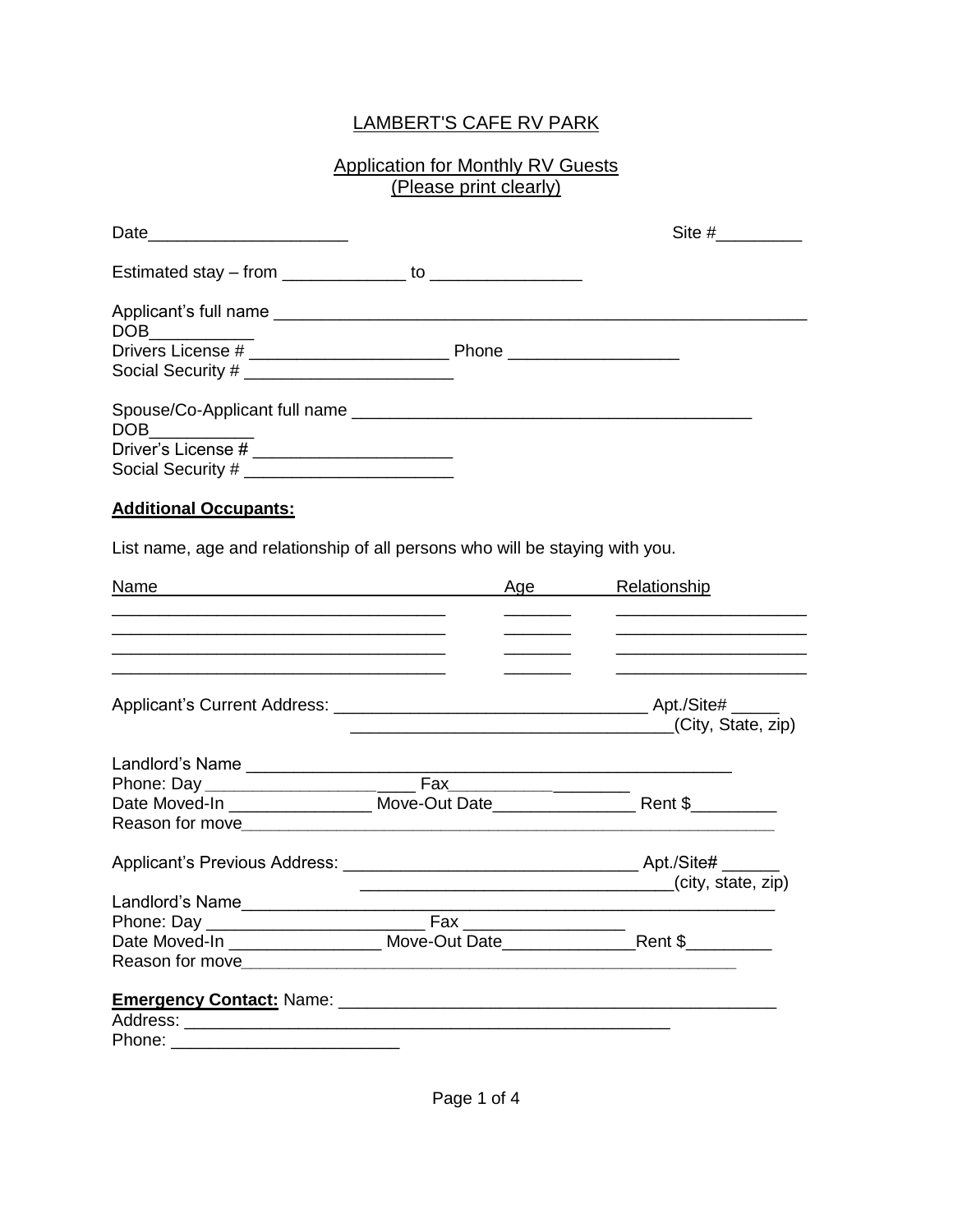#### Application for Monthly RV Guests (Please print clearly)

# **Employment Information**

|                                                                                                                                                                                                |                                                                                  | Address: (a) and the contract of the contract of the contract of the contract of the contract of the contract of the contract of the contract of the contract of the contract of the contract of the contract of the contract |
|------------------------------------------------------------------------------------------------------------------------------------------------------------------------------------------------|----------------------------------------------------------------------------------|-------------------------------------------------------------------------------------------------------------------------------------------------------------------------------------------------------------------------------|
|                                                                                                                                                                                                |                                                                                  |                                                                                                                                                                                                                               |
|                                                                                                                                                                                                | Start Date: _______________ End Date: ___________Gross Mo. Income: \$___________ |                                                                                                                                                                                                                               |
|                                                                                                                                                                                                |                                                                                  |                                                                                                                                                                                                                               |
| <b>Credit References &amp; Banks</b>                                                                                                                                                           |                                                                                  |                                                                                                                                                                                                                               |
|                                                                                                                                                                                                |                                                                                  |                                                                                                                                                                                                                               |
|                                                                                                                                                                                                |                                                                                  |                                                                                                                                                                                                                               |
| <b>Credit References (not relatives)</b>                                                                                                                                                       |                                                                                  | (Name, Address & Phone)                                                                                                                                                                                                       |
|                                                                                                                                                                                                |                                                                                  |                                                                                                                                                                                                                               |
|                                                                                                                                                                                                |                                                                                  |                                                                                                                                                                                                                               |
| Vehicle Information: List all vehicles, motorcycles and the RV that will be parked at your<br>site. A maximum of 2 vehicles and 1 RV per site. (Not all sites will accommodate 2<br>vehicles). |                                                                                  |                                                                                                                                                                                                                               |
|                                                                                                                                                                                                |                                                                                  |                                                                                                                                                                                                                               |
|                                                                                                                                                                                                |                                                                                  |                                                                                                                                                                                                                               |
|                                                                                                                                                                                                |                                                                                  |                                                                                                                                                                                                                               |
|                                                                                                                                                                                                |                                                                                  |                                                                                                                                                                                                                               |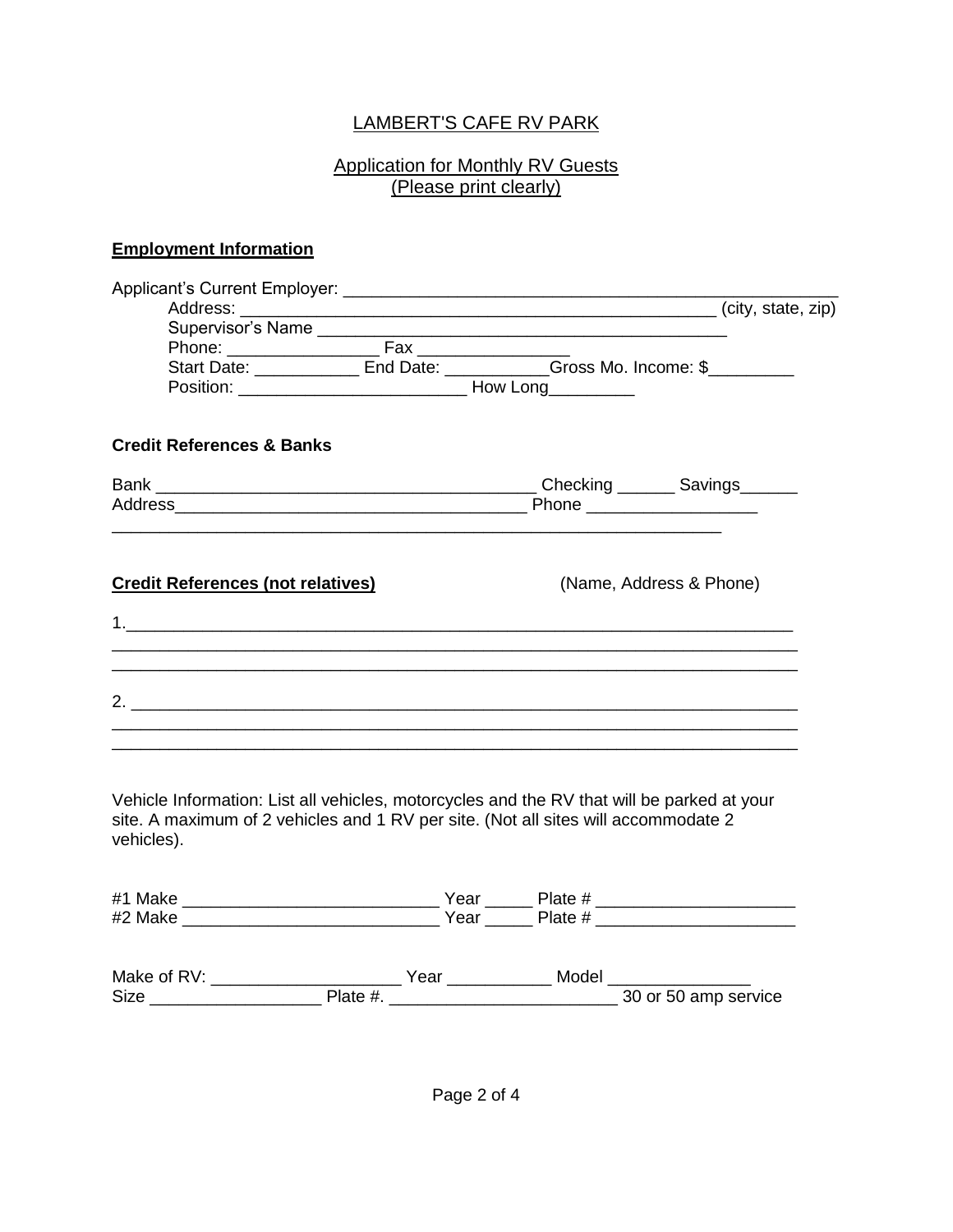### Application for Monthly RV Guests (Please print clearly)

List all pets you would like to keep on the Property (dogs, cats, birds, reptiles, fish and other pets):

| <u>Type &amp; Breed</u>             | Name                                                                            | Color | Weight | Age        |        | Gender Neuter?          | Declawed?<br>$\Box$ yes $\Box$ no $\Box$ yes $\Box$ no | <b>Rabies Shots Current?</b><br>$\square$ yes $\square$ no |
|-------------------------------------|---------------------------------------------------------------------------------|-------|--------|------------|--------|-------------------------|--------------------------------------------------------|------------------------------------------------------------|
| <u>Type &amp; Breed</u>             | Name                                                                            | Color | Weight | <u>Age</u> | Gender | Neuter?                 | Declawed?<br>$\Box$ yes $\Box$ no $\Box$ yes $\Box$ no | <b>Rabies Shots Current?</b><br>$\square$ yes $\square$ no |
| Type & Breed                        | Name                                                                            | Color | Weight | Age        |        | Gender Neuter?          | Declawed?<br>$\Box$ yes $\Box$ no $\Box$ yes $\Box$ no | Rabies Shots Current?<br>$\square$ yes $\square$ no        |
| Type & Breed                        | Name                                                                            | Color | Weight | Age        |        | Gender Neuter?          | Declawed?<br>$\Box$ yes $\Box$ no $\Box$ yes $\Box$ no | Rabies Shots Current?<br>$\square$ yes $\square$ no        |
| Has Applicant or Co-Applicant ever: | Been evicted?<br>Been asked to move out by a landlord?<br>Filed for bankruptcy? |       |        |            |        | Yes<br>□<br>$\Box$<br>П | No<br>$\Box$<br>$\Box$<br>$\Box$                       |                                                            |

| Filed for Darikruptcy?                            |   |
|---------------------------------------------------|---|
| Been convicted of a crime?                        | п |
| Is any occupant a registered sex offender? $\Box$ | п |
| Are there any criminal matters pending?           | П |
|                                                   |   |

#### **If you answered yes to any of the above questions please explain: \_\_\_\_\_\_\_\_\_\_\_\_\_\_\_\_\_\_\_\_\_\_\_\_\_\_\_\_\_\_\_\_\_\_\_\_\_\_\_\_\_\_\_\_\_\_\_\_\_\_\_\_\_\_\_\_\_\_\_\_\_\_\_\_\_\_\_\_\_\_\_\_\_\_\_\_**

**\_\_\_\_\_\_\_\_\_\_\_\_\_\_\_\_\_\_\_\_\_\_\_\_\_\_\_\_\_\_\_\_\_\_\_\_\_\_\_\_\_\_\_\_\_\_\_\_\_\_\_\_\_\_\_\_\_\_\_\_\_\_\_\_\_\_\_\_\_\_\_\_\_\_\_\_**